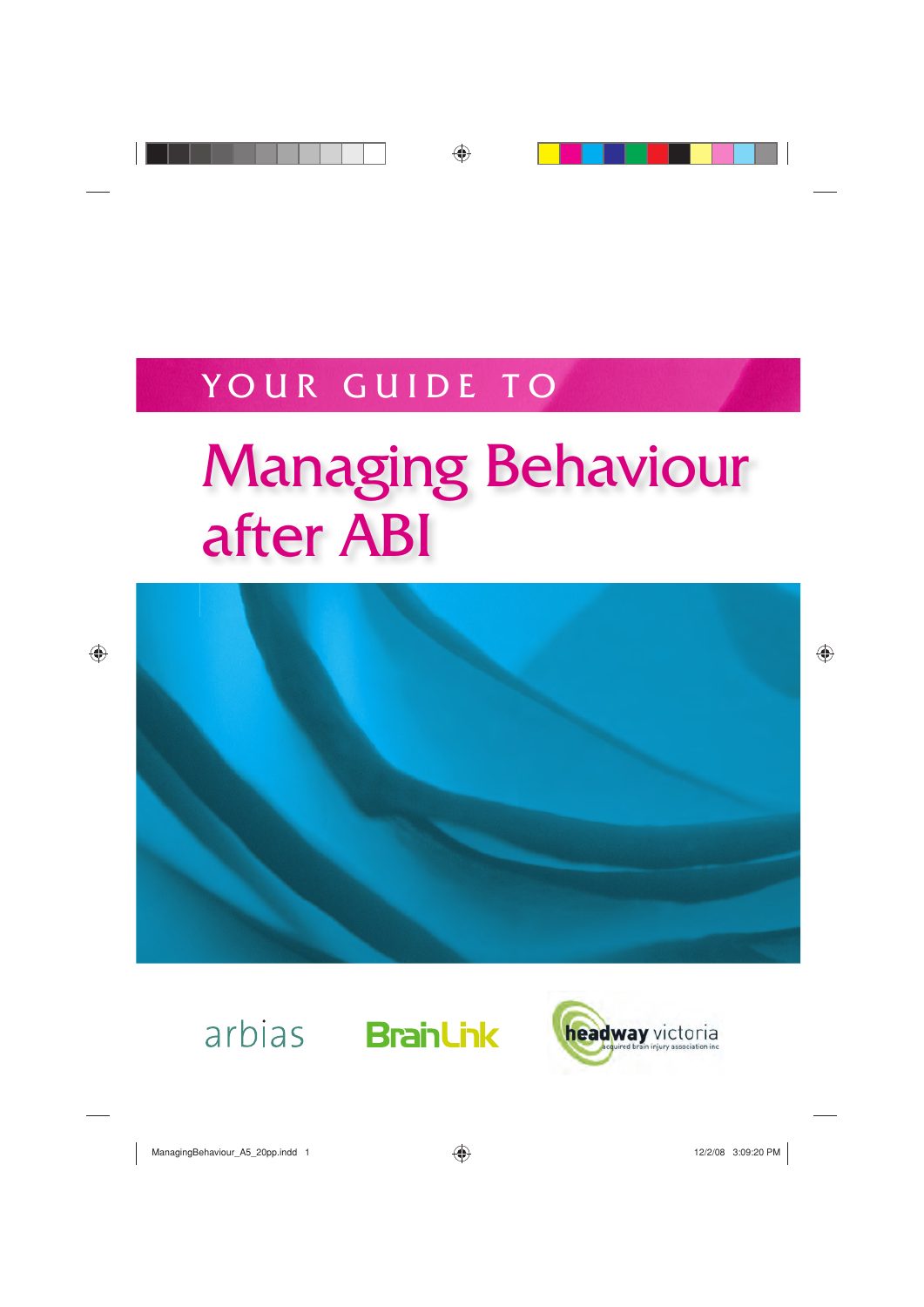*Managing Behaviour after ABI* is part of a series of information products about acquired brain injury (ABI) produced by a joint committee of brain injury organisations with the support and assistance of the Department of Human Services, Victoria.

To obtain further copies of this booklet or more information on ABI, contact **BrainLink** telephone: 03) 9845 2950 or free-call 1800 677 579 or visit its website www.brainlink.org.au. If you require a language interpreter to speak to BrainLink on your behalf contact: Translating and Interpreting Service telephone: 131 450. This service is free of charge.

Steering committee members:

| Headway Victoria                                          |  |  |
|-----------------------------------------------------------|--|--|
| <b>BrainLink</b>                                          |  |  |
| arbias                                                    |  |  |
| Department of Human Services                              |  |  |
| ABI Behaviour Consultancy: Suzanne Brown, Kathryn Hoskin, |  |  |
| Glenn Kelly, Jan Loewy, Ann Parry, Jenny Todd             |  |  |
| Lisa Mitchell                                             |  |  |
| The Journey Place for Living and Learning Inc.            |  |  |
| www.mapcreative.net.au                                    |  |  |
|                                                           |  |  |

#### **DISCLAIMER**

*The information in this booklet is of a general nature. Headway Victoria, BrainLink and arbias do not accept responsibility for actions taken, or not taken, as a result of any interpretation of the contents of this publication.*

© 2007 Headway Victoria, BrainLink*,* arbias. All rights reserved. Community organisations and individuals may copy parts of this booklet for non-profit purposes, as long as the original meaning is maintained and there is acknowledgement of the author of the publication. No graphics elements on any page of this publication may be used, copied, or distributed separately from the accompanying text.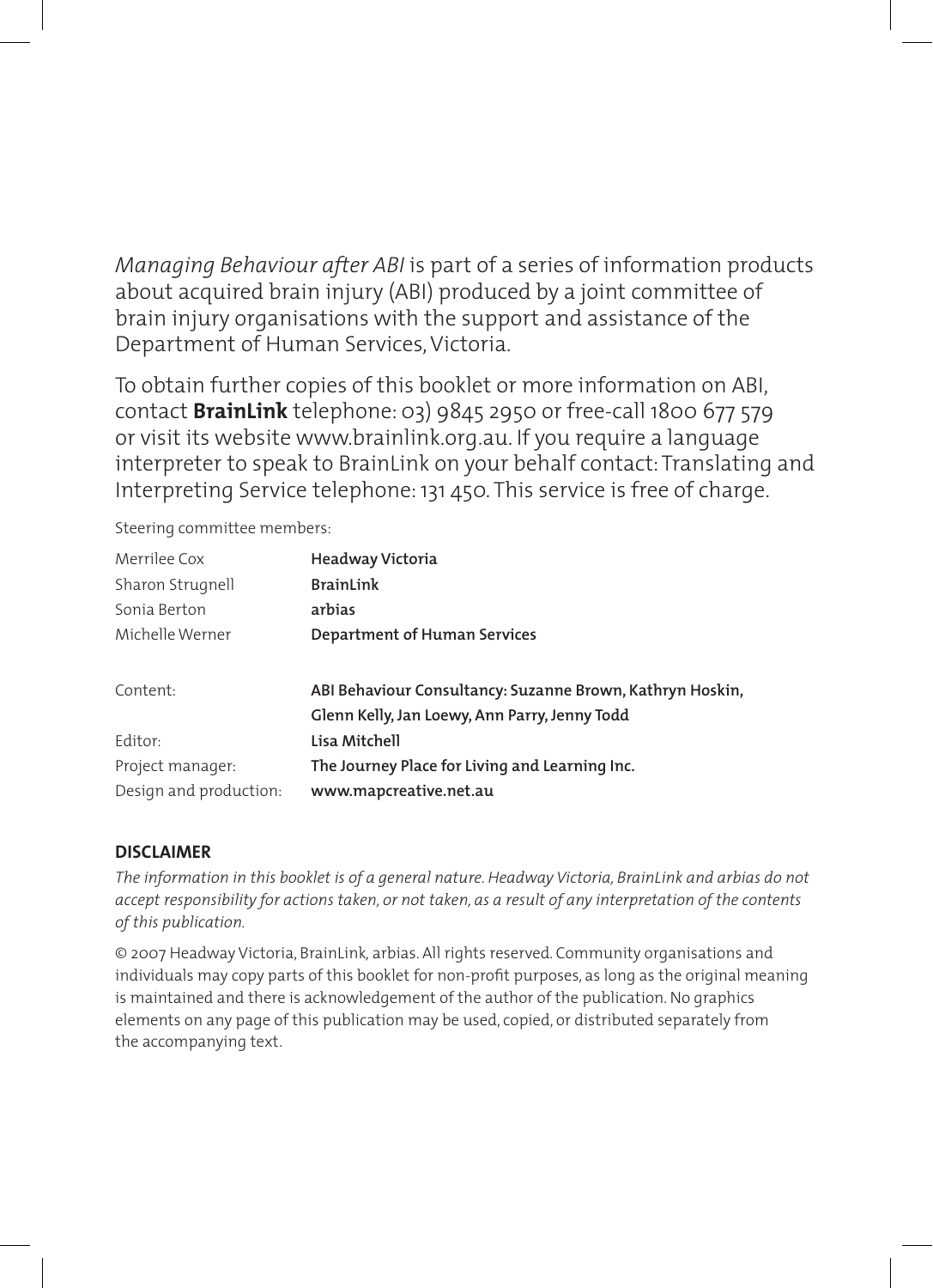### **CONTENTS**

| <b>Behaviour Change After ABI</b>             | 4              |
|-----------------------------------------------|----------------|
| <b>What Causes Challenging Behaviour?</b>     | 6              |
| Brain injury                                  | 6              |
| Environment                                   | 7              |
| Personal Factors                              | $\overline{7}$ |
| <b>About Behaviour Management</b>             | 8              |
| Managing, not fixing, behaviour               | 8              |
| Structure                                     | 8              |
| Consistency                                   | 9              |
| Add positives                                 | 9              |
| Seek assistance                               | 9              |
| <b>Suggestions for Managing Challenging</b>   |                |
| <b>Behaviours</b>                             | 10             |
| Dealing with aggression                       | 10             |
| Dealing with socially inappropriate behaviour | 12             |
| Dealing with inappropriate sexual behaviour   | 14             |
| Dealing with reduced drive and initiation     | 16             |
| <b>Conclusion</b>                             | 18             |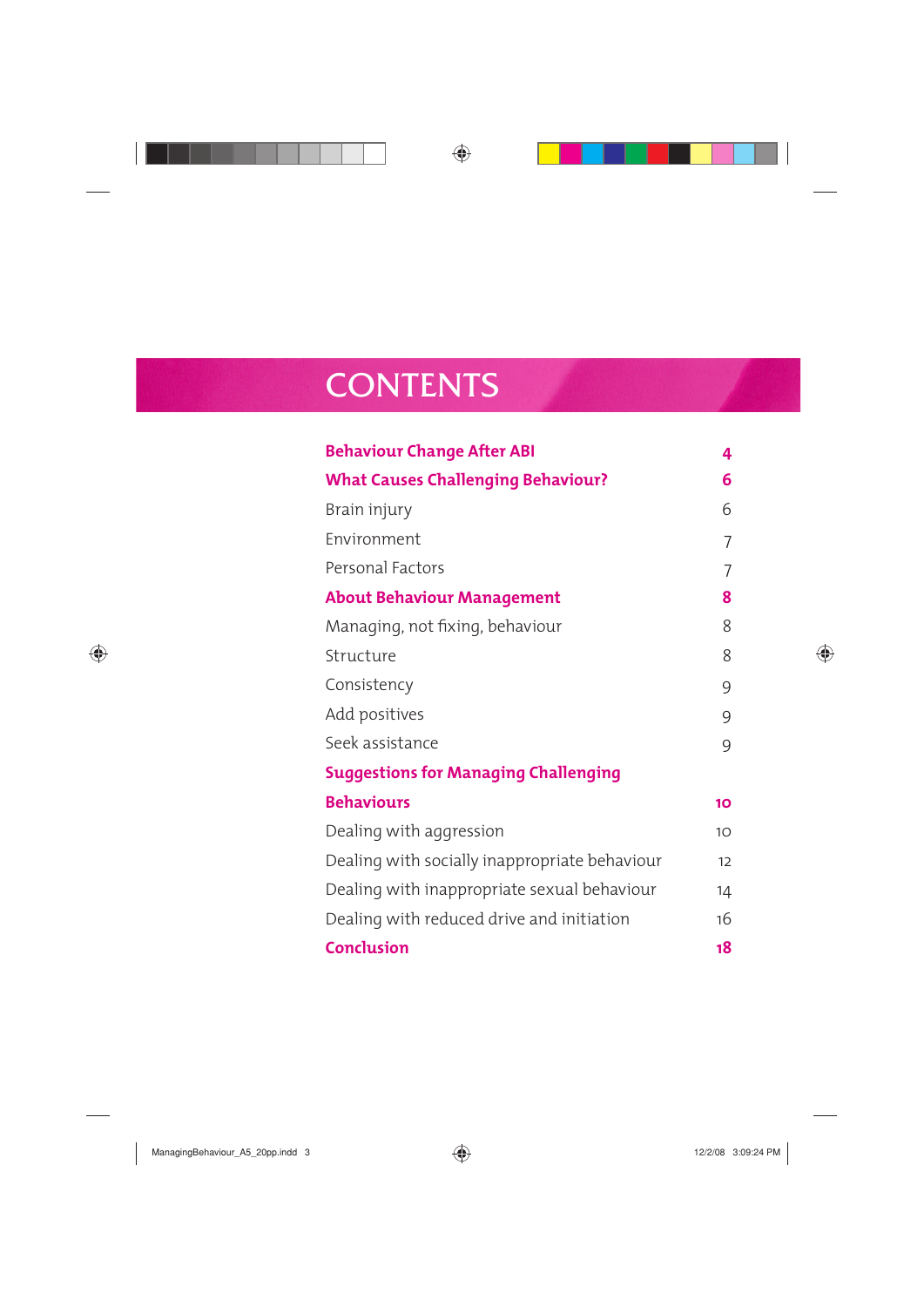### Behaviour change after ABI

Acquired brain injury (ABI) occurs when the brain becomes damaged<br>through trauma (falls, car accidents, fights), a stroke, infection, a<br>type and the brain (south a party (south a more designation) tumour, lack of oxygen to the brain (cardiac arrest or near drowning), through drug and alcohol abuse, or through a degenerative neurological disease (Parkinsons, Alzheimer's).

Changes to a person's behaviour are very common after ABI. These range from subtle changes, such as talking too much, to markedly altered behaviour, such as physical aggression.

Challenging behaviour can emerge or reappear at times of stress or transition. For example, people with brain injury and their families often imagine that life will return to normal when they come home from hospital or rehabilitation. While going home sometimes settles behaviour, many families report that behavioural issues become worse. There are many reasons why:

- **>** Loss of routine and purpose after rehabilitation
- > Increased stresses, such as changed finances and lifestyle adjustments
- **>** Worry and depression
- > Rising frustration as difficulties continue to surface

The amount of control someone with ABI has over their behaviour varies greatly from person to person. Some people exhibit the same kind of behavioural issues, no matter where they are or who they are with. Others are able to keep themselves in check with friends, their boss or people down the street, but "lose it" when they get home. Sometimes those closest to a person with an ABI bear the brunt of their anger and frustration.

This booklet provides introductory information, real-life case studies and suggestions for managing challenging behaviour.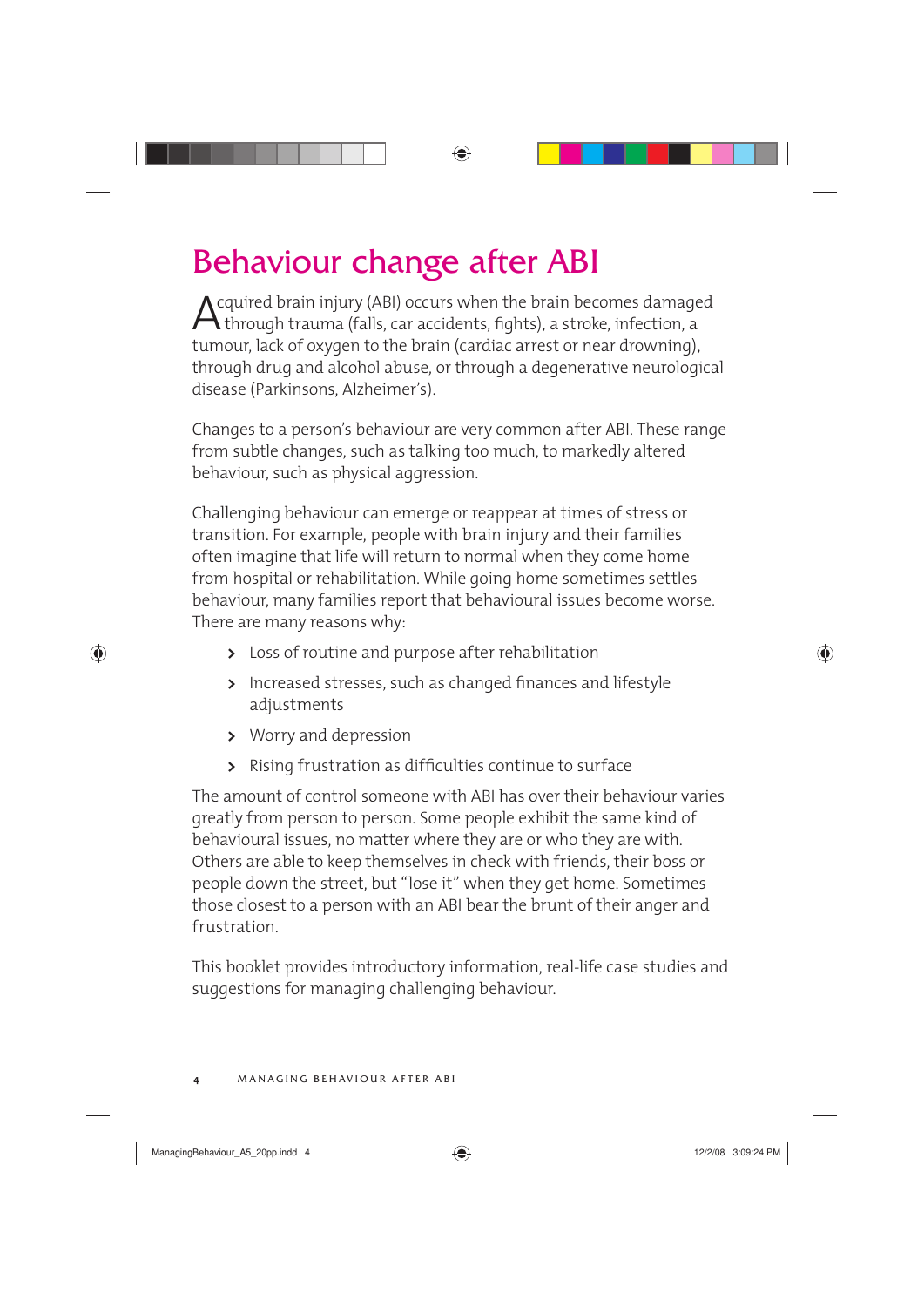Behaviour may be considered "challenging" when it occurs at the wrong time or place, causes distress, gets people into trouble, is against the rules, or limits opportunities.

The most common types of challenging behaviour include:

- **> Verbal aggression** swearing in front of the boss, shouting, threats
- **> Physical aggression** pushing, hitting, throwing objects, scratching
- **> Inappropriate sexual behaviour** sexual comments to a co-worker, touching, masturbation in public
- **> Repetitive behaviours** asking questions repeatedly, doing the same action over and over
- **> Wandering** leaving home and getting lost
- **> Inappropriate social behaviours** refusing to shower or take medication, demanding behaviour, failing to follow rules
- **> Risk-taking behaviour** not obeying road safety rules, excessive use of alcohol or drugs, arguing with the "tough" guy down at the pub
- **> Reduced drive or difficulty initiating activities** staying in bed most of the day, needing prompts to complete tasks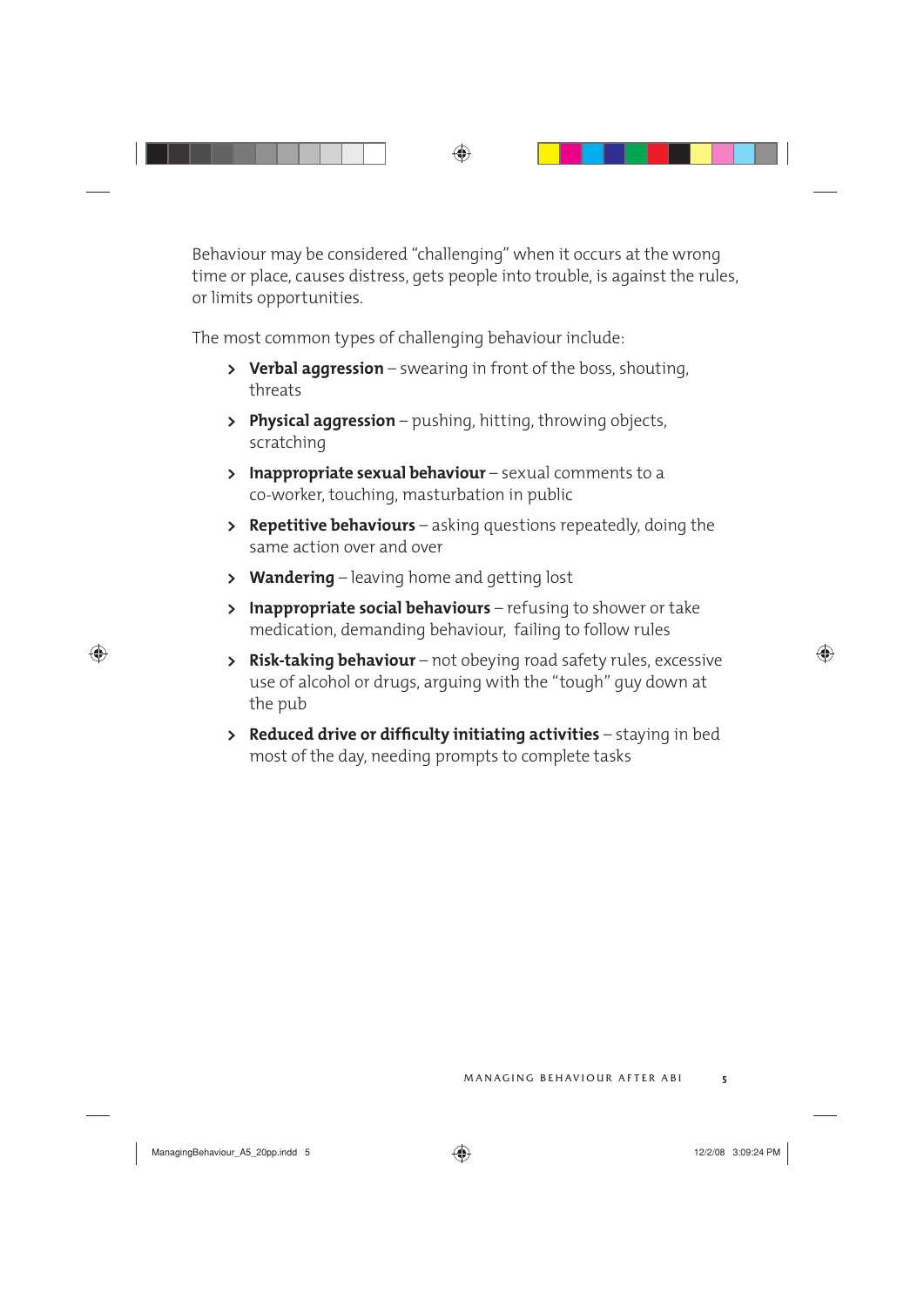### What causes challenging behaviour?

Challenging behaviour after ABI is usually the result of a complex combination of factors that relate to an individual's brain injury, their environment and personal factors.

#### **Brain injury**

Injury to the brain can cause physical, emotional and cognitive (thinking) changes that influence behaviour.

**Physical problems:** Problems with muscle weakness and coordination can lead to frustration and aggression if the person has no strategies to compensate.

**Emotional control:** After ABI, mood swings can occur and even trivial events may trigger extreme reactions.

**Memory problems:** Repetitive questions are common, and aggression can occur when the person struggles to recall information or to find something.

**Impulse control:** A person with ABI may say and do inappropriate things without thinking.

**Initiation:** A lack of 'get up and go', difficulty generating ideas, making plans and following through may occur. For example, despite being bored and wanting to do something, the person stays at home doing nothing.

**Lack of insight:** The person may deny having any significant problems, or acknowledge some problems, but have reduced awareness of their impact on others, daily life and future plans. They may blame their problems on others, refuse useful assistance, or insist that they are fine to return to work, to drive a car etc.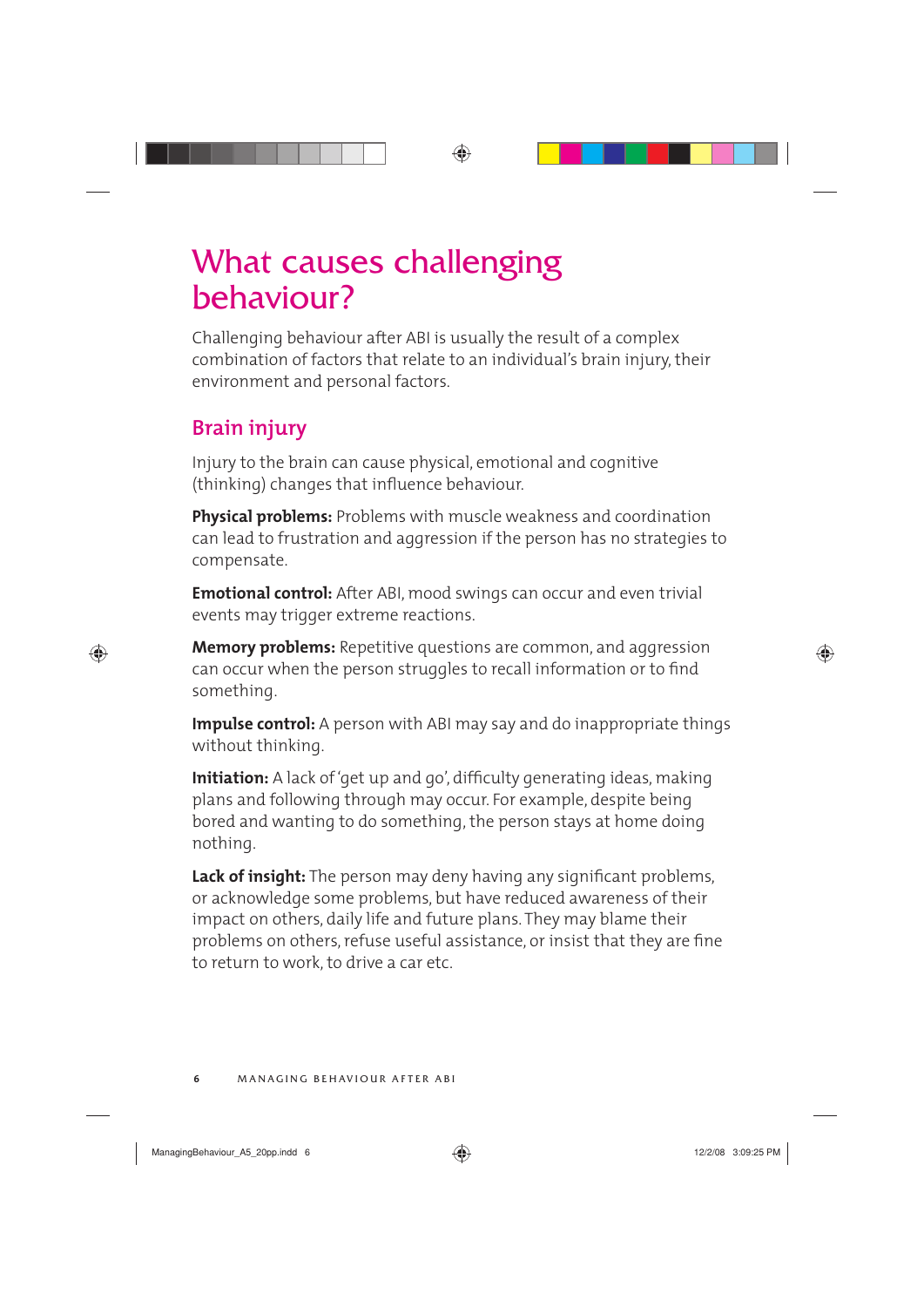#### **Environment**

Environmental factors, such as noise, overcrowding, rushing, or too many things happening at once can trigger challenging behaviour in a person with ABI.

**Inappropriate settings:** Challenging behaviours are more likely to occur when people are living in a place that doesn't suit them. For example, a young person living in an aged-care home.

**Inappropriate activities:** Lack of meaningful activities, or activities not suited to a person's interests, can lead to boredom or frustration.

**Actions of others:** Arguing with the person, giving in to angry demands, or paying lots of attention to inappropriate actions, can make the behaviour worse.

#### **Personal Factors**

How someone reacts to life after brain injury will depend on their personality, resilience and coping skills. Some personality traits may become more prominent. For example, a person who had a short fuse before their brain injury may have temper-control problems after ABI.

**Psychological or psychiatric conditions:** Depression, anxiety, grief and frustration over loss of one's independence and freedom can all contribute to challenging behaviour.

**General health:** Illness, pain, or a bad night's sleep can lead to uncharacteristic conduct.

**Medication:** Side effects of medication, lack of appropriate medication, alcohol and other drugs, can all affect behaviour.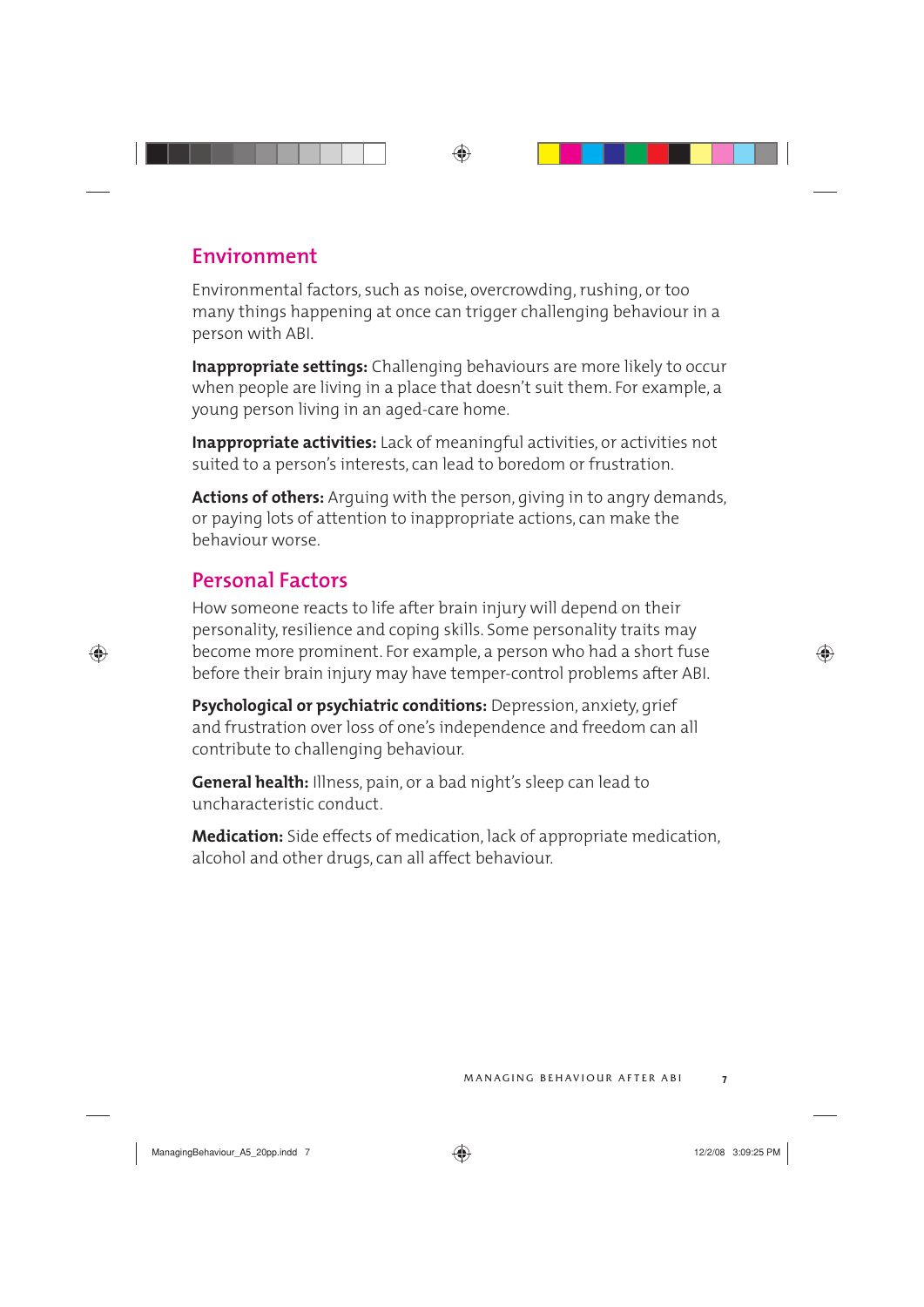### About behaviour management

#### **Managing, not fixing, behaviour**

The key to effective behaviour management after ABI is to manage challenging behaviour, rather than try to fix it.

A person with ABI is often totally unaware of the difficulties they cause others. Even if they do understand the impact of their behaviour, they may no longer have the ability to change or control it.

It is the people living and working with the person who are most able to adapt or change the way they do things to manage situations effectively.

*Peter is a young, married man who injured his brain in a fall. After returning from the rehabilitation hospital, his wife, Sue, began to notice how Peter would get angry with their toddler in the evenings. Peter was an active father before the injury and it had been his job to bathe and ready their son for bed while Sue cooked dinner.* 

*Initially, Sue hoped there would be a way to "fix" Peter, but over time she realised it was easier to make changes to her own routine. She could see that Peter was not able to cope with a tired, cranky three year-old when he, himself, was tired. She reorganised her time to prepare dinner earlier in the day, freeing herself for the bedtime routine. Peter took over dressing their son in the mornings, when he felt more alert and energised.*

#### **Structure**

Positive changes can be made by compensating for the part of the brain that has been damaged. For example, frontal lobe damage often leads to difficulties with organisation and planning. To assist with this problem, families or friends can provide the structure that the person is no longer able to provide for themselves.

Try developing a weekly routine that involves as little change as possible so the person can begin to anticipate what happens next and what is expected of them. The more severe the brain injury, the more structure is required.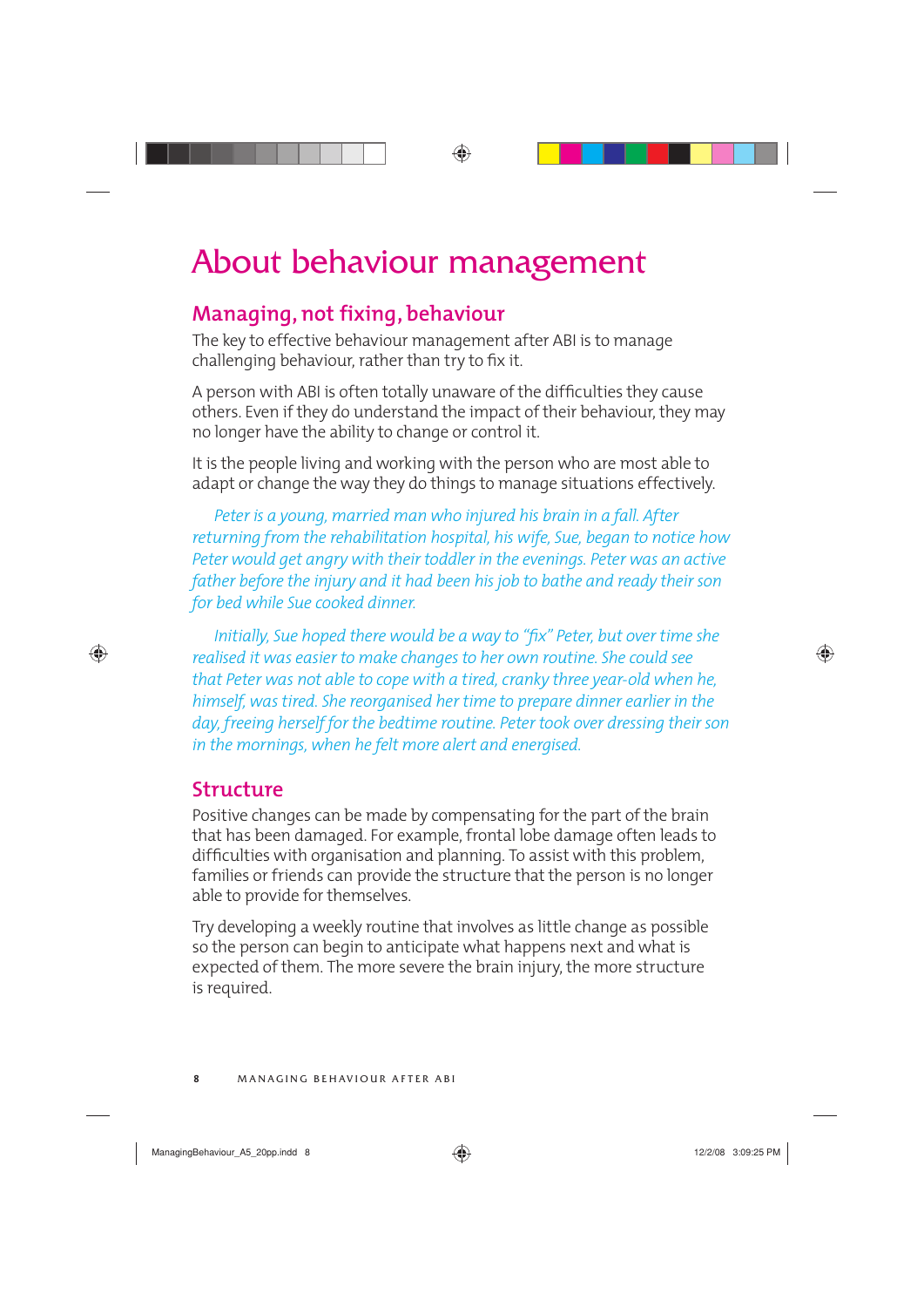#### **Consistency**

Try to ensure as much consistency as possible in how things are managed by family, friends and carers. The best results come from a team approach, with everyone working in the same direction, not against each other.

#### **Add positives**

Outcomes tend to be better when positive things, such as favourite foods and outings, are added to a situation in spite of challenging behaviour. Withdrawing positives in a punitive way tends to lead to more depression, anger and frustration.

#### **Seek assistance**

Not surprisingly, challenging behaviour can often lead to isolation and a lack of support and understanding for people with brain injury and their families. This is particularly so when the behaviours are `invisible' to people outside the home. Many families also struggle to come to terms with changes in their family member, and the adjustments ABI demands of their own lives and personal relationships.

It is very important to seek assistance from as many sources as possible to manage stress and avoid burn-out. Sources might include other family members, friends, health-care workers, carer-support groups and anyone who can help with activities and respite care.

#### **5 principles for effective behaviour management**

- **> Manage** day-to-day behaviour, rather than try to fix it
- **> Structure and routine** can increase the sense of "being on top of things"
- **> Consistency** get the "team" (family, friends etc.) moving in the same direction, with the same expectations
- **> Add positives** rather than taking them away
- **> Seek assistance** from as many sources as possible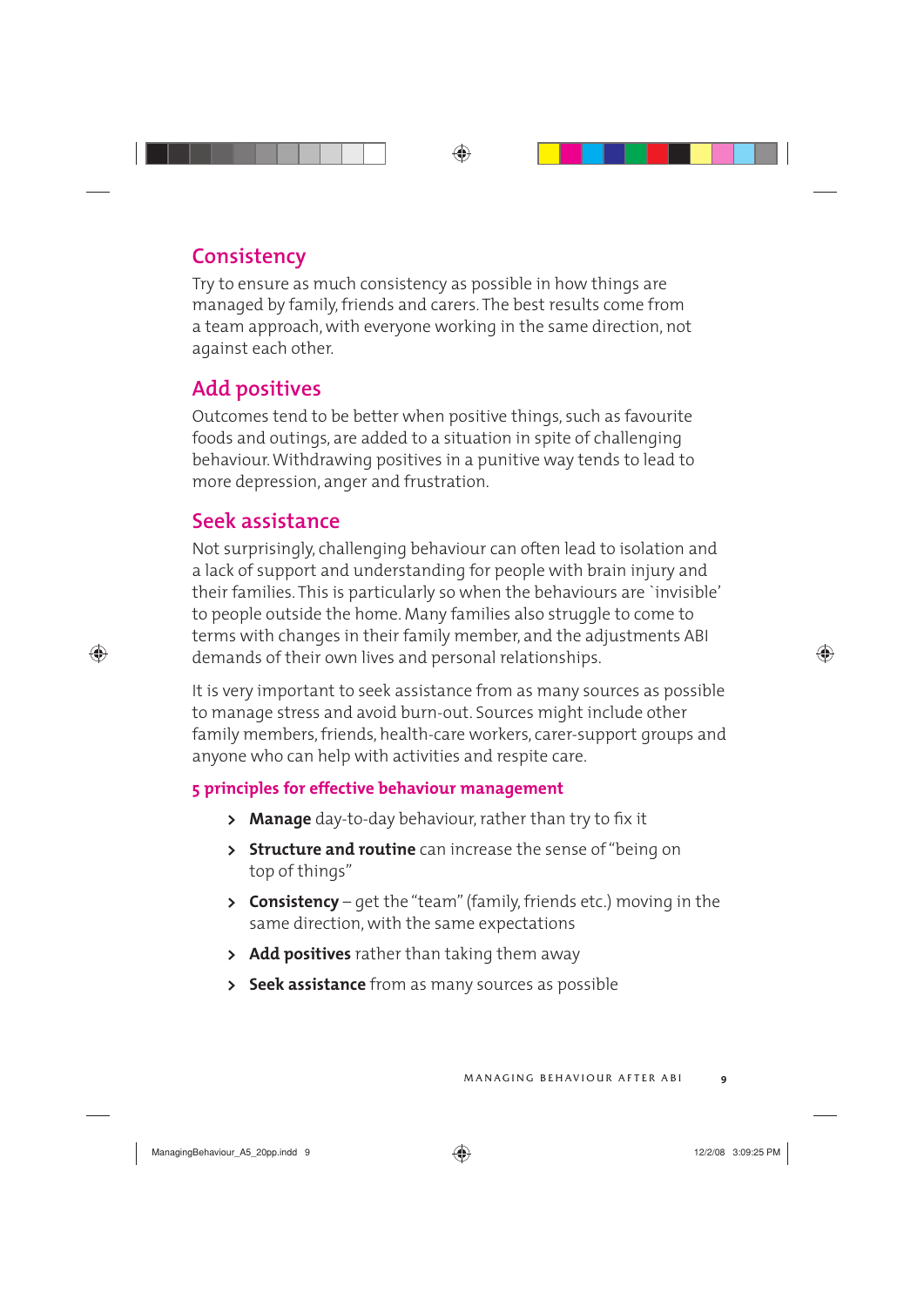### Suggestions for managing challenging behaviours

The case studies in this section are based on real situations. We offer suggestions for managing behaviours that may be tailored to suit your needs.

The most common challenging behaviours are aggression, socially inappropriate behaviour, inappropriate sexual behaviour and reduced drive and initiation.

#### **Dealing with aggression**

ABI can damage parts of the brain that are responsible for controlling emotions. While anger and frustration are normal emotional responses, when they are expressed as verbal or physical aggression – swearing, shouting, abusive threats, hitting, pushing, assault – they are a problem. A person with ABI can have real difficulty managing their anger.

*Chris was 35 when a car accident left him with a brain injury that caused poor memory, impulsive and rigid thinking, and low frustration tolerance. His ability to process things slowed, so it would take a while to absorb information and to understand instructions. Chris lived with his sister, Lucy, in their family home. Lucy did all the cooking and cleaning, while Chris had little to do during the day. Lucy complained that Chris would shout and swear at her, that he was often selfish and demanding, and that he did nothing around the house.* 

*Counselling for Chris was not useful because he could not recall the counselling sessions, and he did not perceive that his aggression was a problem. At times, Chris would become enraged when people misunderstood him or tried to force him to do things he did not want to do. One day, when Lucy was at the end of her tether and ready to leave home, she yelled at Chris, telling him he was "useless" and "would be nowhere" without her. Chris responded by throwing a drinking glass and a sharp knife at his sister.*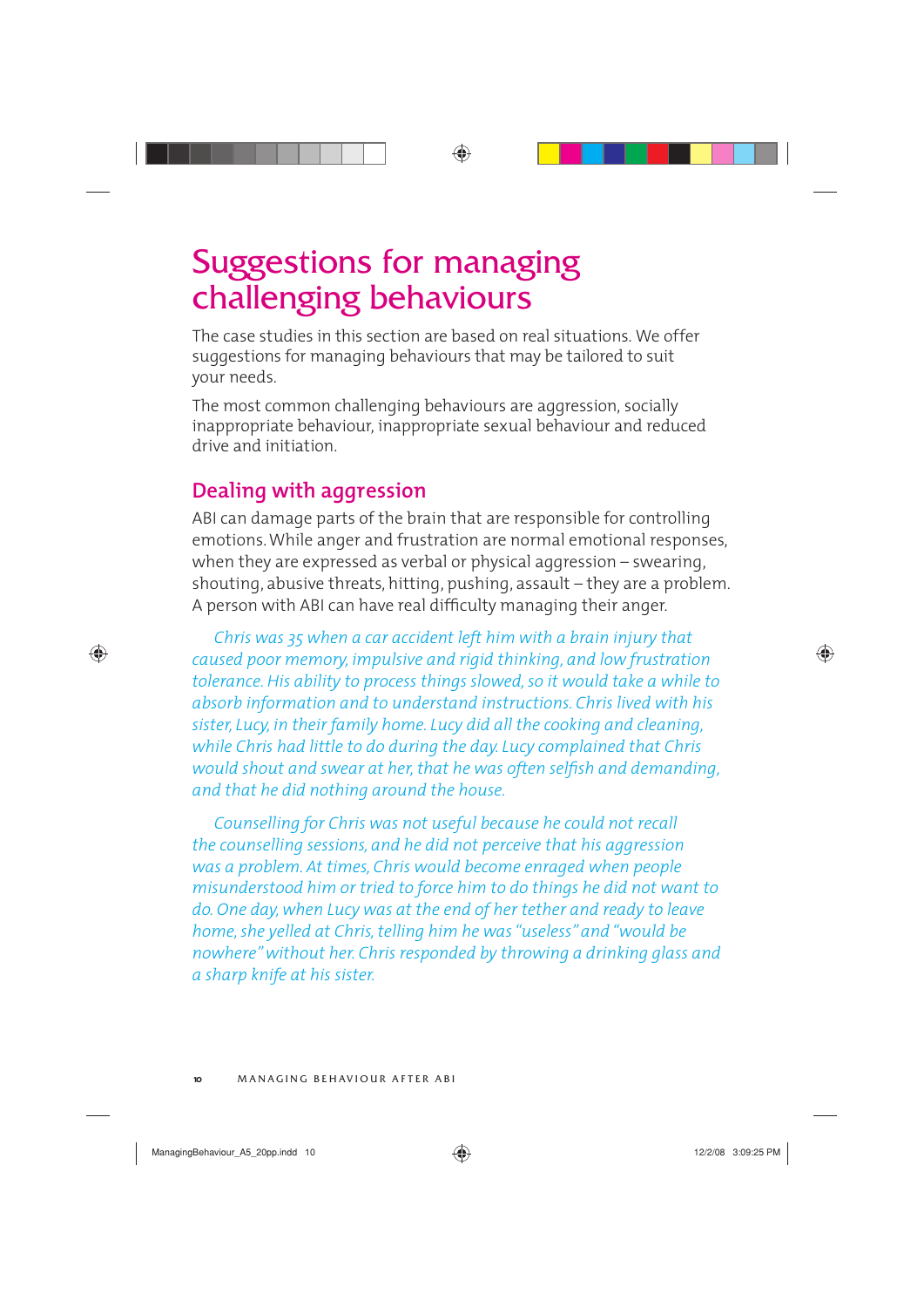**Avoiding triggers:** The main things that triggered Chris's anger were: boredom, being asked to do things he did not want to do, not understanding Lucy's fast speech, and being called "useless". Lucy learned to be more mindful of her reactions toward Chris's behaviour. She made an effort to speak more slowly, to use calm, reassuring tones, and to keep sentences short. She tried not to remind Chris of how much he needed her.

**Avoiding battles:** When Chris began shouting or swearing, Lucy learned to walk away. She avoided raising her voice, name-calling or arguing, as those approaches just made him angrier. If it was something important, she would bring it up later when Chris was not tired or angry.

**Safety:** Rules were put in place to keep people safe. If Chris became physically aggressive, Lucy would leave the room immediately. She would return after about 15 minutes, when he had calmed down. Lucy found this difficult at first but with consistent practice, she felt more in control of the situation. Glasses were replaced with plastic tumblers, and sharp knives were locked away to reduce opportunities for throwing things.

**Recognising the signs:** Lucy learned to recognise when Chris was becoming frustrated. She was able to distract him by changing the topic, which stopped his frustration from escalating to aggression.

**Meaningful activities:** Chris was often bored, which made him irritable and aggressive. He was referred to a case manager, who found him some garden maintenance work, and who established more structure in his week by planning and writing down tasks, step-by-step, that Chris could follow each day.

**Seeking support:** Lucy attended counselling at her community health centre, and a carer service paid for regular respite weekends to give her a break. A council Home Help program also assisted with weekly cleaning.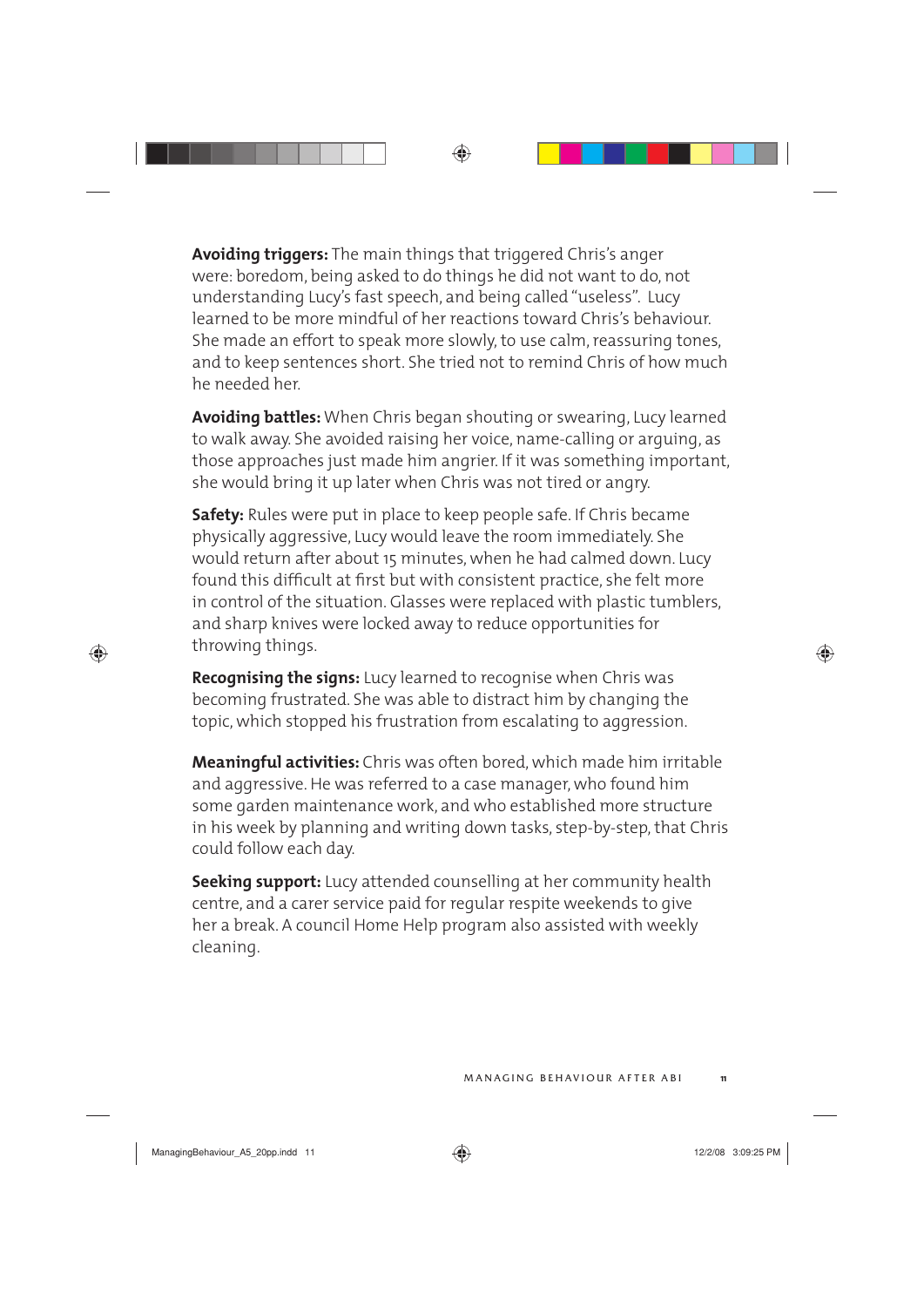#### **Dealing with socially inappropriate behaviour**

Socially inappropriate behaviours are those that may be considered annoying, intrusive, disruptive, uncooperative or unlawful. The type of behaviour you consider to be "challenging" depends on what is typical for your social circle, your levels of stress and patience, and the degree of support you have available. Some behaviour may present a risk or danger to self or others. Examples might include:

- **>** Tactless remarks
- **>** Standing too close to strangers
- **>** Actively doing things to seek attention
- **>** Refusing to follow toilet or shower routines
- **>** Crossing roads without watching the traffic
- **>** Lighting fires inappropriately

*Con is a 57 year-old man who suffered a stroke three years ago. As*  a result, he developed significant memory problems, difficulties with *problem-solving, physical slowness, reduced initiation and motivation, and depression. Con's wife, Maria, reported that he would eat the wrong foods, refuse to exercise and refuse to shower.*

*Con felt annoyed at Maria's "fussing" and sometimes didn't shower because he didn't like being reminded so often. He loved all the foods he wasn't supposed to eat and would eat them when she had gone to bed. Maria became so anxious and stressed with his behaviour that she developed high blood pressure. When they took a respite holiday however, the arguments and problems disappeared. They enjoyed the break enormously and felt relaxed, even after returning home.*

**Negotiation:** Con and Maria made an agreement about showering, based on Con's idea of what was practical for his lifestyle. They agreed he would shower three times a week: Mondays, Thursdays and Saturdays. To provide Con with structure, Maria wrote a timetable of showers on his calendar, and agreed to remind him about them only once.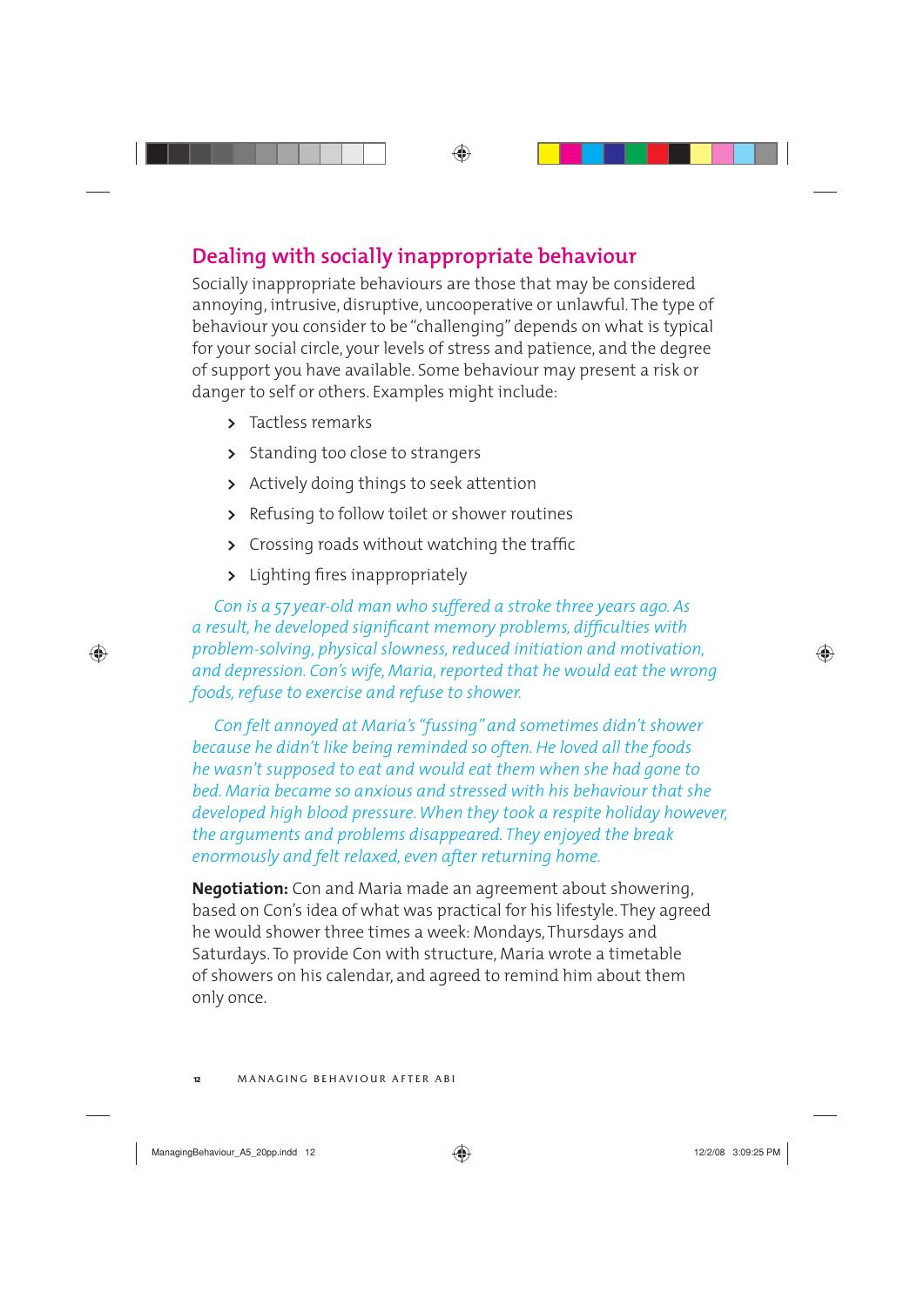**Adding positives:** Maria reviewed Con's meals with a dietician so that snacks were a regular part of his diet, with sugar-free lollies as treats in between. She also adjusted the weekly shopping to include fewer of the items that were bad for Con's diet. Con's day was also restructured to include a walk with a friend each afternoon.

**Respite:** Respite holidays were increased to four a year to give Con and Maria something to look forward to, and to reduce stress.

**Seeking support:** Maria attended a local carer-support group and scheduled a regular timeslot each week for an activity she wanted to do. She also had counselling to address her anxiety issues.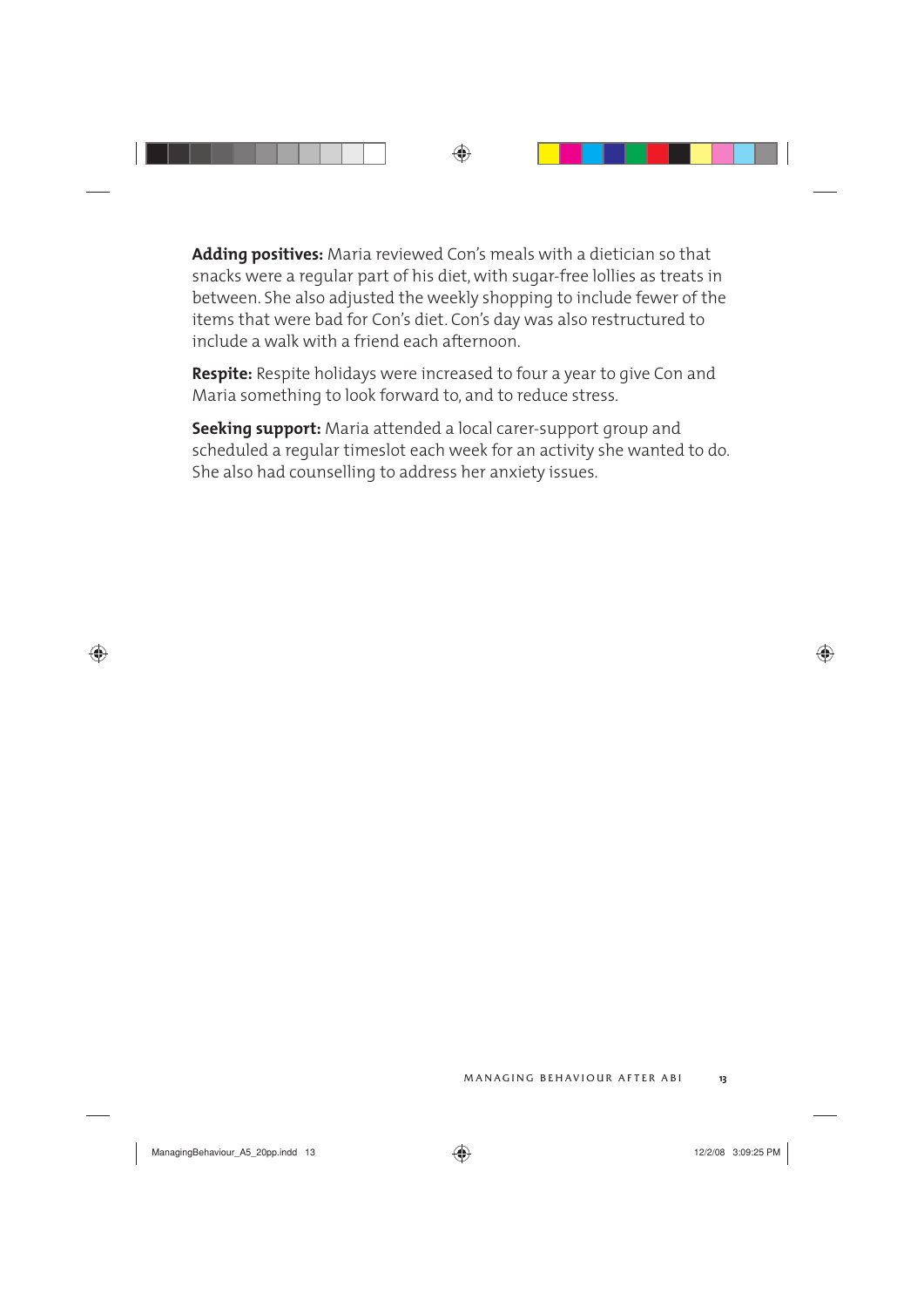#### **Dealing with inappropriate sexual behaviour**

After an ABI, changes in the person's ability to control their behaviour, and changes in how they read signals from others, can have a large impact on how their sexual behaviour is viewed.

Some examples of inappropriate sexual behaviour include kissing, hugging and touching other people's breasts, groins or buttocks, when they do not want to be touched.

Sexually inappropriate behaviour does not necessarily mean that the person needs more sex or requires a sex worker. They may want more physical contact with others, but have limited opportunities.

For people who acquire a brain injury before they reach adulthood, the social skills for forming sexual relationships are often not properly developed, which often means they make clumsy sexual manoeuvres.

*Leon is an 18 year-old who contracted encephalitis at age 12, leaving him with poor speech and greatly reduced mobility. Unable to care for him, Leon's family placed him in a group home. Leon would frequently get into trouble for grabbing female workers' breasts, touching their bottoms, lifting their skirts and making sexual comments to them.* 

*Leon would go home to his parents' house on weekends, where his*  difficult behaviours continued. He would leer at his sister's friends, make *suggestive comments to them, try to greet them with hugs, or touch their legs. His sister no longer felt comfortable having her friends over. Leon's sexual behaviour didn't seem planned however, it appeared only to happen when the opportunity arose. For example, touching staff inappropriately when they were serving his food, or helping Leon with showers or dressing.*

**Avoiding triggers:** Obvious behaviour triggers were identified and workers learned to avoid leaning directly over Leon when attending to him and avoided turning their backs to him if within arms' reach. A new dress code for staff excluded skirts (to avoid lifting) and tightfitting tops (to minimize targets).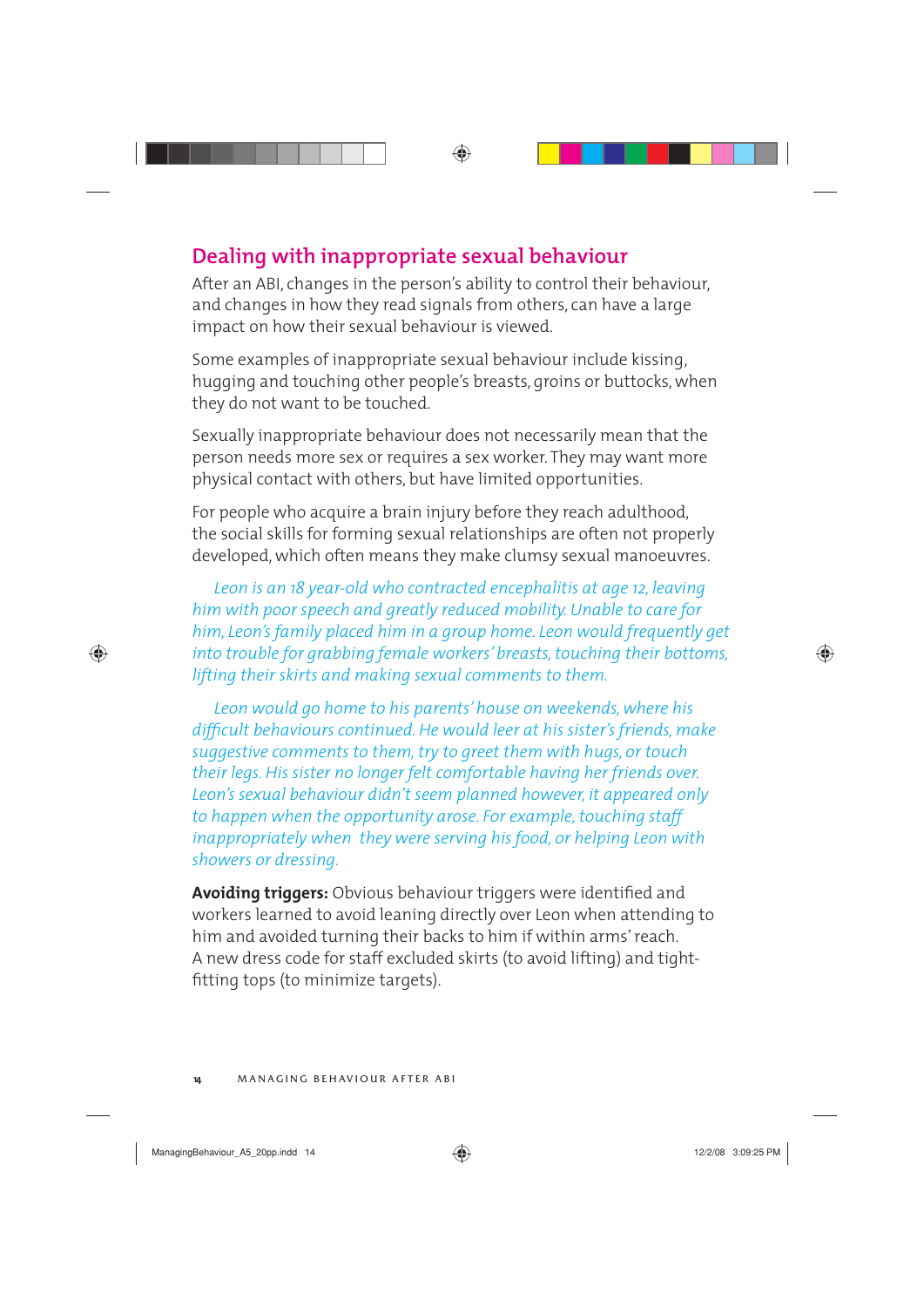**Introducing consequences:** Some consequences were introduced for Leon's behaviour. Workers were trained to take a no-nonsense approach to any sexual behaviours. They would immediately tell Leon if his behaviour was inappropriate and suggest a better way to express a point he wished to make, or they would leave him alone for a brief period before restarting their tasks.

**Alternative activities:** Other means of non-sexual, physical contact were explored, such as shaking hands and massage, and other means of sexual gratification were trialled, including access to a professional sex worker and to sexually explicit videos and magazines.

Learning new skills: Leon gained benefit from a social skills program at the local neighbourhood house. He practised keeping appropriate physical distance from others, talking to others without touching them and learning which comments were not acceptable.

**Extended support:** At home, Leon's sister and one of her friends helped Leon to practise by talking with him about things other than sex. They enforced a strict rule of "no sex talk", and would withdraw attention for a brief time by turning or walking away if he broke the rules.

**Adding positives:** Leon's father began to take him bowling on Saturdays, giving his sister time to relax with friends at home. The outing was fun for Leon too, and boosted his self esteem.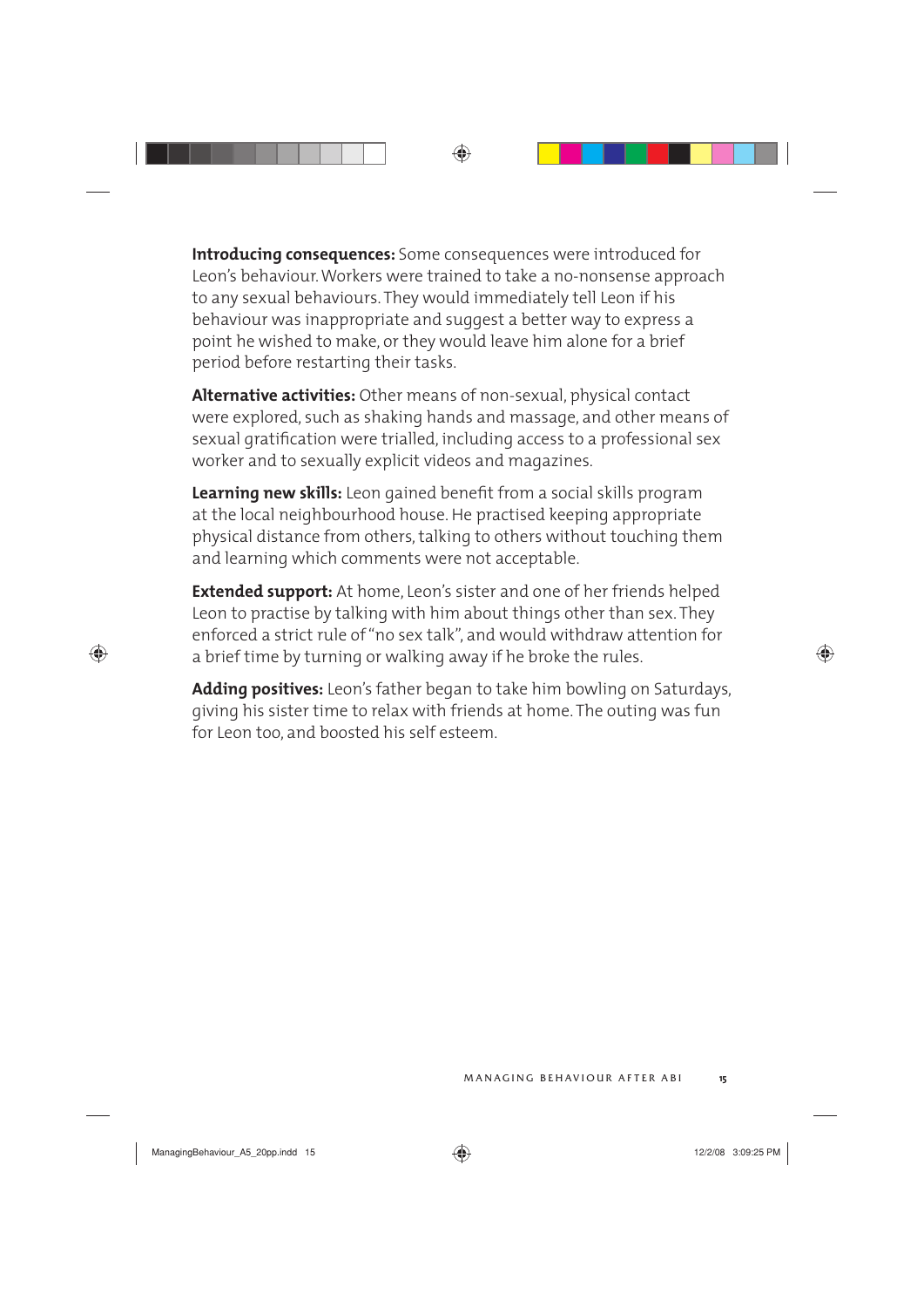#### **Dealing with reduced drive and initiation**

Injury to the brain can cause adynamia, a condition in which people experience a lack of drive and difficulty initiating activity. A person with adynamia has trouble getting things started or doing things for themselves. They often appear disinterested, lethargic or uncooperative.

For example, they may not wash, eat or groom themselves without prompting from others. They may sit on the couch all day, not start conversations, or need constant encouragement to do tasks. It often helps to provide cues, structure and to develop a routine.

*At 46, Anna experienced a heart attack that deprived her brain of oxygen for some time (a hypoxic brain injury). After months of rehabilitation, Anna returned home to live with her husband, Sam, and their two children. Since then, the family has had difficulty coping. They can't get Anna to do anything. She lacks spontaneity and no longer contributes ideas to conversations. She doesn't answer the phone if it rings, or even ask for a drink if she is thirsty. Sometimes Anna lies in bed all day, or she sits watching the television for hours on end. While she is physically capable of doing most tasks, she often loses track of what she is doing. For instance, she starts to go through the steps of showering, but sometimes ends up back in bed before completing the routine.* 

*Anna's family is very distressed over all these changes. Sam sometimes feels like Anna is being difficult on purpose and not trying hard enough. The children are really struggling to come to terms with their `new' Mum, and are starting to withdraw from meaningful contact with her.*

**Keeping informed:** Anna's family received some education and written information about adynamic behaviour and hypoxic brain injury, which gave them a better understanding of her situation and how to assist her.

**Counselling:** Time spent in family counselling gave Sam and the children some coping strategies, and addressed their grief and loss issues in relation to Anna's condition and all their changed roles.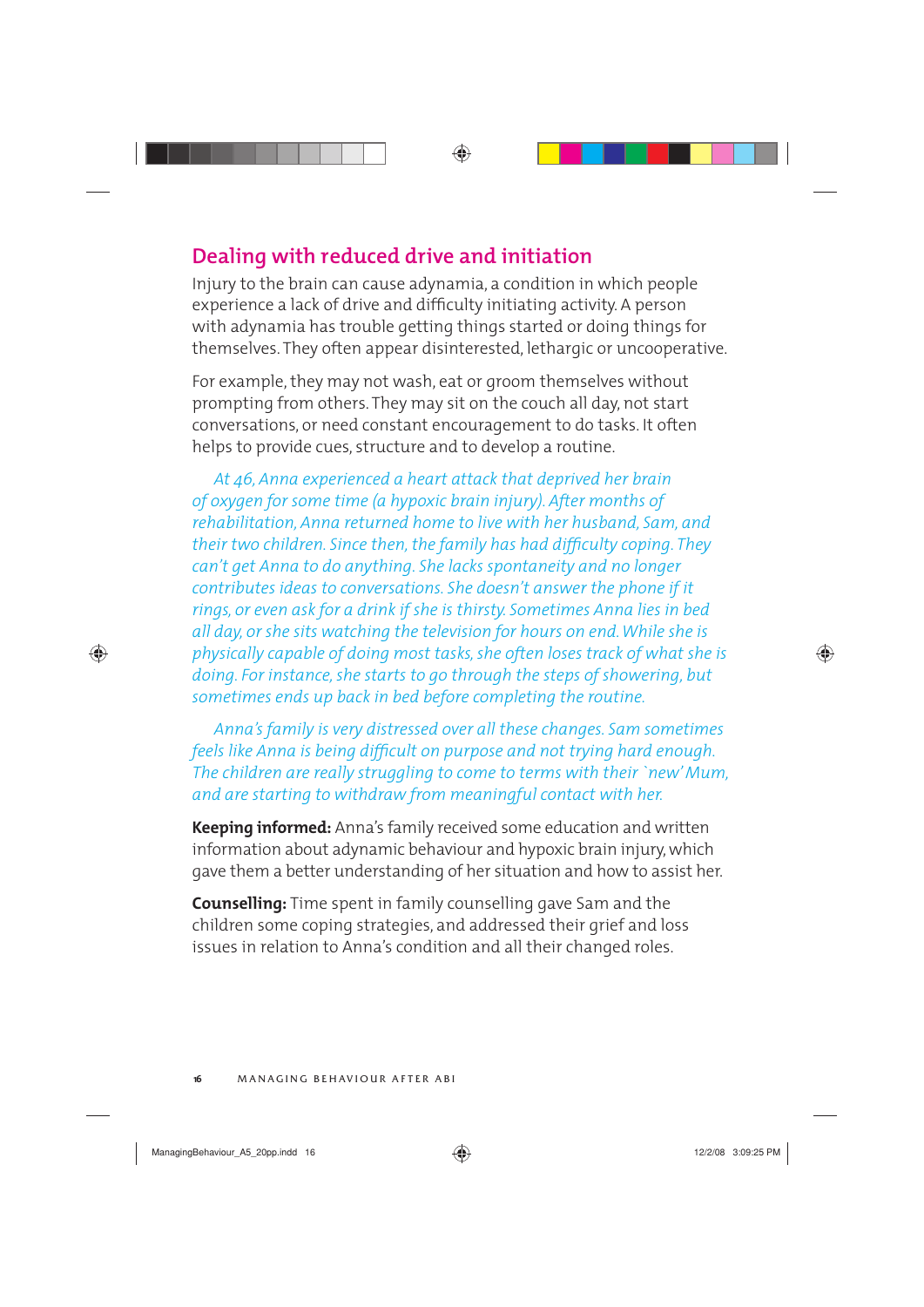**Enlisting support:** Skilled attendant-care workers were engaged to assist Anna in developing routines and to maximise her independence, reducing some of the burden of care on her family.

**Improving structure:** A large, visible timetable was introduced to give some structure to Anna's weekly activities.

| <b>Mon</b> | <b>Tue</b>   | <b>Wed</b>  | Thur         | Fri         |
|------------|--------------|-------------|--------------|-------------|
| 9am wake   | 9am wake     | 9am wake    | 9am wake     | 9am wake    |
| 10am       | 10am         | 10am        | 10am         | 10am        |
| shower     | shower       | shower      | shower       | shower      |
| $2-4pm$    | $2-4$ pm     | $2-4$ pm    | $2-4$ pm     | $2-4$ pm    |
| Shopping   | Worker: Di   | Worker: Di  | Worker: Amy  | Worker: Amy |
| Time with  | Make cake    | Shopping    | Gardening    | Shopping    |
| Sam        | Collect kids | Cook dinner | Collect kids | Gardening   |

**Meaningful activities:** In order to engage Anna, activities had to be relevant, meaningful to her, and easily achievable, such as cooking or watering the garden.

**Motivation through encouragement:** The family learned that Anna was more likely to follow through on tasks when praise and encouragement for her behaviour were forthcoming.

**Consistency:** It was important that Sam, the children and workers were patient, persistent and consistent in maintaining routines. It took a long time, but Anna was able to learn to use visual cues and to start doing more things herself, with less prompting from others.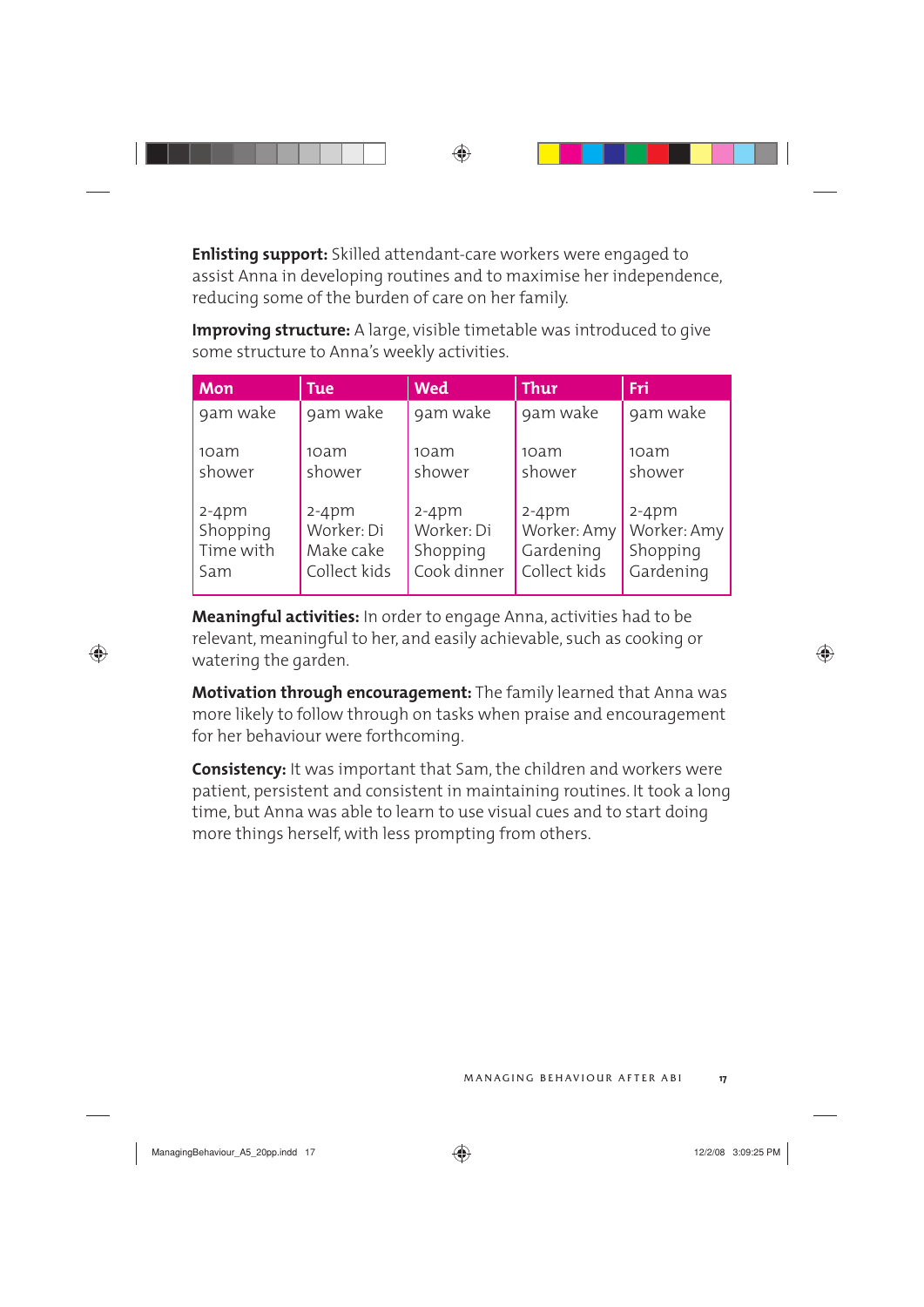#### **Conclusion**

Even for experts, managing challenging behaviour is not easy, so it is not surprising that families can find these issues particularly difficult. Still, it is important to remember that change and improvement can occur.

Some families will find that behavioural issues are significantly improved with outside assistance. Others will find that with strategies in place, behavioural issues still occur, but less often or with less intensity.

Behaviour management is often about finding creative ways to manage the situation you find yourself in, and not necessarily trying to "fix it". Everyone's situation is different, and it may take time and some trial and error to find the right solution. Don't be afraid to try new approaches, even if they seem strange at first, and to seek help at any time - there are many sources of information and support available.

Finally, it is important to remember that it is usually easier to change or manage the environment and to develop coping strategies for family members, than it is to persist with trying to change the person with ABI.

#### **For more information**

#### **BrainLink**

telephone: (03) 9845 2950 or free-call 1800 677 579 website: http://www.brainlink.org.au